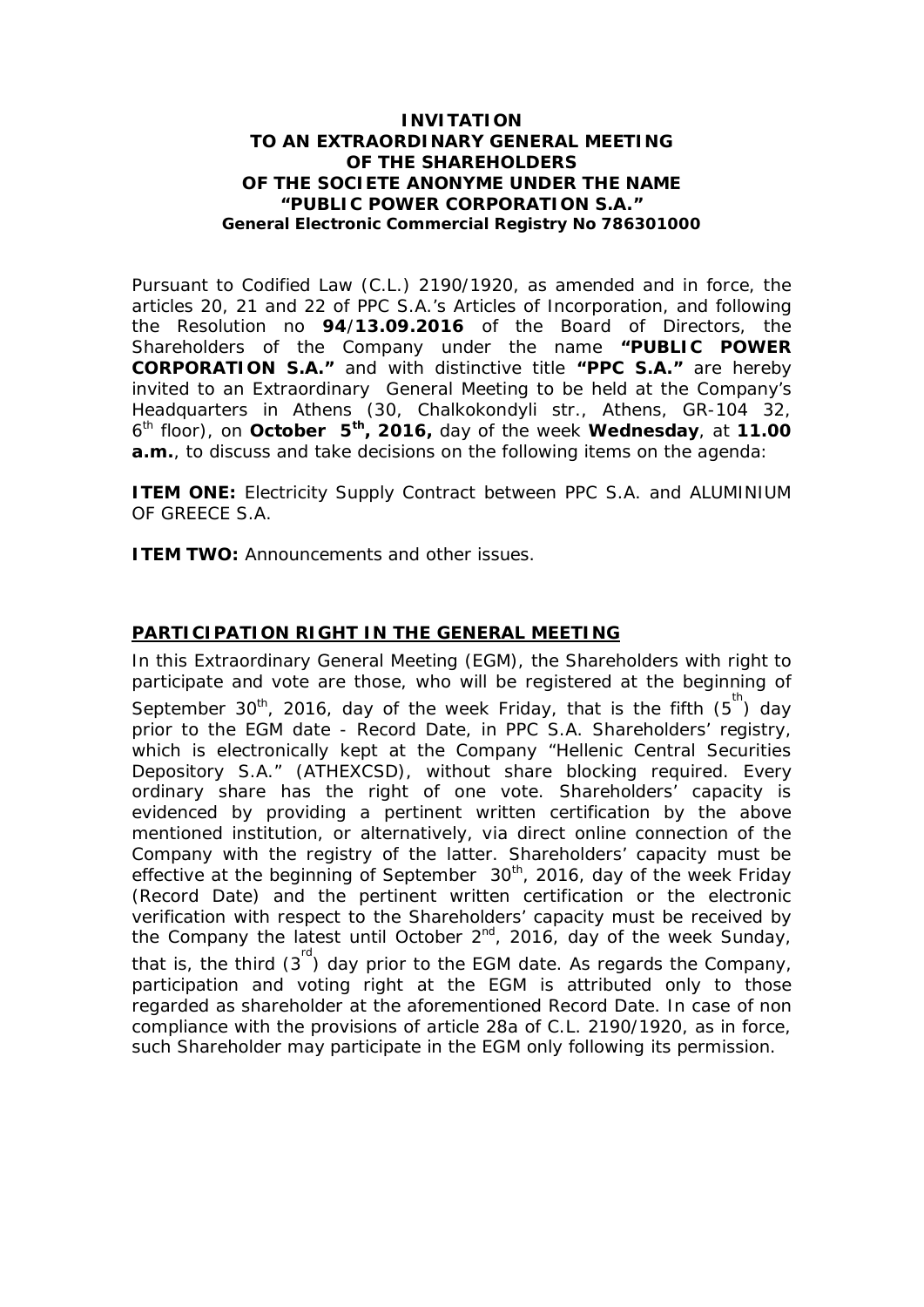## **PROCEDURE FOR THE EXERCISE OF VOTING RIGHT BY PROXY**

The Shareholders who wish to participate in the Extraordinary General Meeting (EGM) by proxy/ies representative/es, must send the pertinent proxy holder authorisation form (Power of Attorney), which is available on the Company's website [www.dei.gr](http://www.dei.gr/), to the Company's Corporate Announcements and Shareholders Services (30, Chalkokondyli Street, Athens, GR-104 32,  $5^{\text{th}}$  floor, office 511), no later than October  $2^{\text{nd}}$ , 2016, day of the week Sunday, that is the third  $(3^{\text{rd}})$  day prior to the date of the General Meeting.

Each shareholder may appoint up to three (3) proxy holders/representatives. However, if a shareholder holds shares of the company appearing in more than one securities account, the above limitation shall not prevent such shareholder from appointing separate proxy holders/representatives for the companies appearing in each securities account, as regards the General Meeting.

A proxy holder/representative acting on behalf of several shareholders may cast votes differently for each shareholder. The proxy holder/representative is obliged to disclose to the Company, before the commencement of the General Meeting, any fact which might be useful to the shareholders in assessing whether the proxy holder/representative might pursue interests other than the interest of the represented shareholder. A conflict of interest within this context may in particular arise where the proxy holder/representative:

a) is a controlling shareholder of the Company, or is another entity controlled by such shareholder;

b) is a member of the Board of Directors or the management of the Company, or of a controlling shareholder or an entity controlled by such shareholder;

c) is an employee or an auditor of the Company, or of a controlling shareholder or an entity controlled by such shareholder;

d) is a spouse or close relative (of 1  $\overline{S}^{\text{st}}$  degree) with a natural person referred to in the above items a) to c).

The appointment and the revocation of appointment of a shareholder's proxy holder/representative shall be made in writing and shall be notified to the Company at least three (3) days prior to the date of the General Meeting.

The shareholders are requested to ensure the successful dispatch of the proxy holder authorisation form [power of attorney] and receipt thereof by the Company, by calling at the following numbers: +30 210 5230951, +30 210 5293207.

 In order to attend the General Meeting any shareholder/representative shall present an ID card. In case that the shareholder is a legal entity and has not appointed in accordance with the aforementioned procedure a proxy holder/s-representative/s, then the legal representative of such shareholder shall also present his/her legalization documents, in order to attend the General Meeting.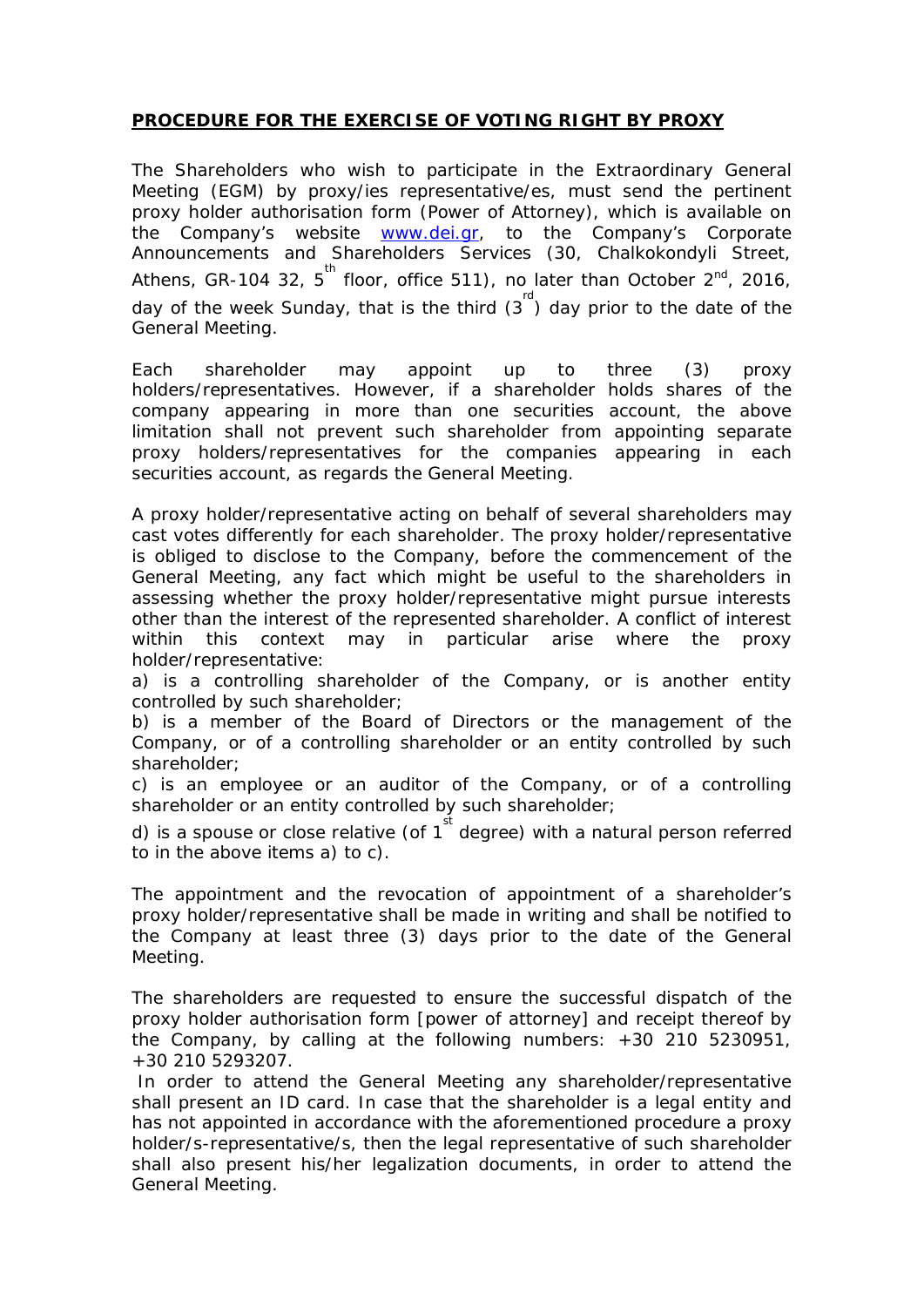# **SHAREHOLDERS' MINORITY RIGHTS**

With respect to the aforementioned EGM, the Shareholders have also the following rights, which can be exercised within the following deadlines per right:

a) Shareholders representing at least one twentieth (1/20) of the paid-up share capital may request from the Board of Directors to include in the Extraordinary General Meeting's Agenda additional items, provided that the relevant request is communicated to the Board of Directors at least fifteen (15) days prior to the EGM. The said request must be accompanied by a written justification or a draft resolution for approval by the EGM.

b) Shareholders representing at least one twentieth (1/20) of the paid-up share capital may request from the Board of Directors to upload to the Company's website ([www.dei.gr](http://www.dei.gr/)), at least six (6) days prior to the EGM date, draft resolutions for the items included in the initial or revised EGM agenda, provided that the relevant request is communicated to the Board of Directors at least seven (7) days prior to the EGM date.

c) Following a request of shareholders communicated to the Company at least five (5) full days prior to EGM date, the Board of Directors must provide to the EGM the requested specific information with respect to Company's business, to the extent that these are useful for the actual assessment of the items on the agenda.

d) Following a request of shareholders representing one fifth (1/5) of the paid-up share capital, communicated to the Board of Directors at least five (5) full days prior to the EGM date, the Board of Directors must provide the EGM with information about the course of the Company's affairs and its financial situation.

### **AVAILABLE DOCUMENTS AND INFORMATION**

The present Invitation to the Shareholders, the proxy holder authorisation form [power of attorney], the total number of shares and voting rights existing on the date of the present Invitation, the documents to be submitted to the EGM, as well as any draft resolution for any proposed agenda item or any comment of the Board of Directors on any agenda item, if no resolution has been submitted for approval, and any draft resolution proposed by the Shareholders, are or will be available, pursuant to the law and the Company's Articles of Incorporation, on the Company's website [www.dei.gr](http://www.dei.gr/), right after their notification to the Company.

The full text of the documents to be submitted to the General Meeting, as well as of the draft resolutions and of any documents provided for in article 27, par. 3, cases c) and d) of C.L. 2190/1920, as in force, will be available in hard copy at the Company's Headquarters in Athens (30, Chalkokondyli str., Athens, GR-104 32).

In case a quorum has not been reached on the date set forth herein above, the Shareholders are again invited, in accordance with article 29 par. 2 of C.L. 2190/1920, as applicable, to a **Repeat Extraordinary General Meeting,** in Athens, at the Company's Headquarters (30, Chalkokondyli